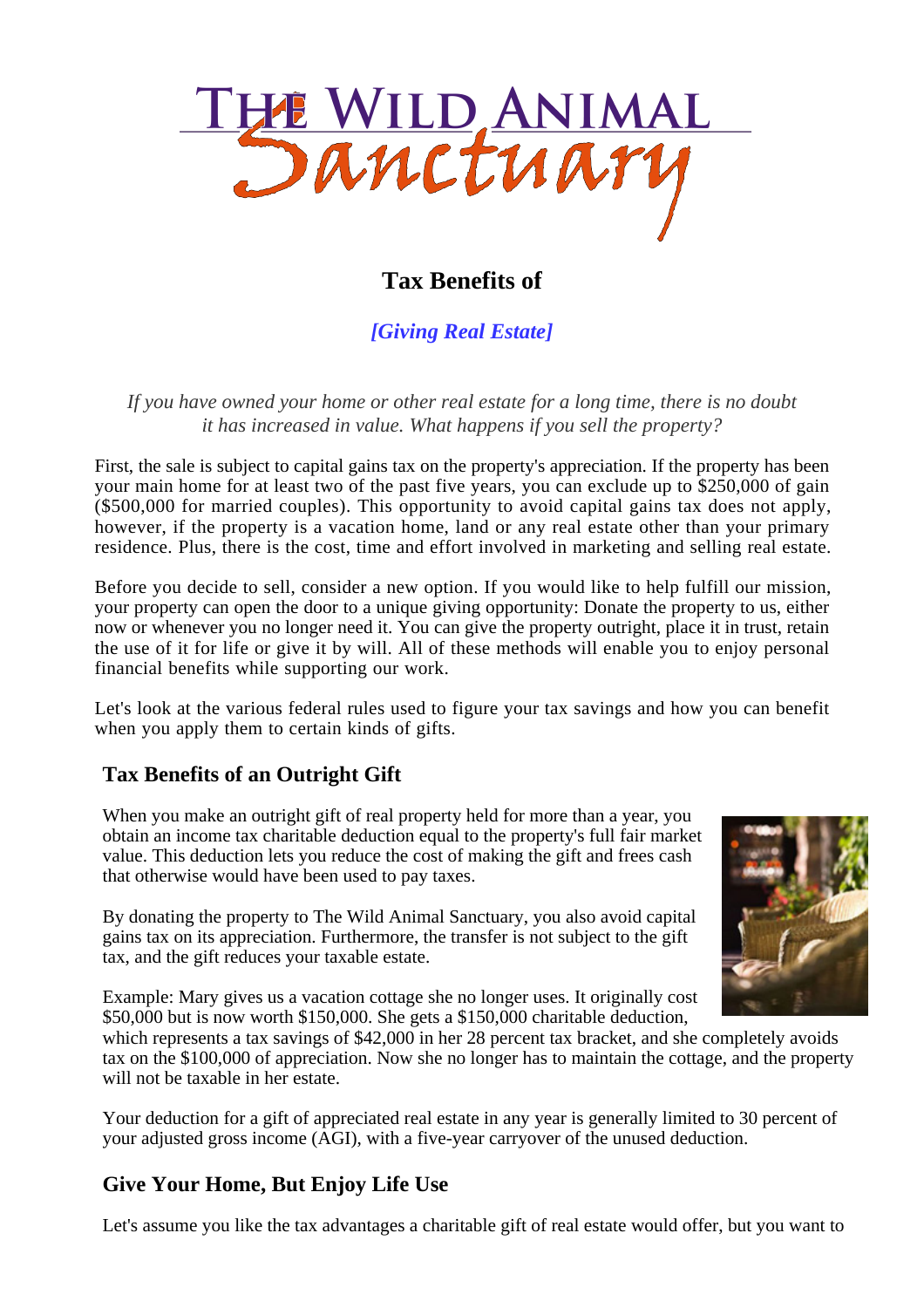continue living in your personal residence for your lifetime. You would like to retain the right to rent your house or make improvements. You may also want a survivor (perhaps your spouse) to enjoy life occupancy. But, ultimately, you would like The Wild Animal Sanctuary to receive the property.

By deeding your home to us now, subject to all these rights, you can still obtain valuable tax savings. This arrangement is called a retained life estate. Even though we would not actually take possession of the residence until after the lifetimes of the tenants you have named, you receive an immediate income tax charitable deduction because the gift cannot be revoked. The amount of the deduction depends on the value of the property and your age (and the age of any other person given lifetime use of the property).

Example: Robert, aged 70, gives us the remainder interest in his home, which is currently worth \$200,000. He and his wife, aged 69, retain a life estate for their lifetime. After both have passed away, we receive the home. Robert is eligible for an income tax deduction of \$77,916\* in the year he establishes the life estate. Plus, this gift removes the full \$200,000 value from the couple's federal estate.

With this kind of gift, you retain the rights and responsibilities of ownership (such as maintenance, taxes, improvements and insurance)--other than disposing of the property after your death. You may even decide to move out temporarily or permanently. Should you rent the home, all of the rent belongs to you.

You can make a retained life estate arrangement with any personal residence, including a vacation home, a farm, a condominium or stock in a cooperative housing corporation (if it is used by you). A farm may include acreage with or without a house.

### **Obtain a Life Income From Your Gift**

Instead of making an outright gift of real property or establishing a retained life estate, you can use unmortgaged property to fund a qualified charitable remainder trust. Once the property has been transferred to the trust, the trustee can sell it and invest the proceeds in income-producing securities, which become the source for lifetime income payments to you and any other recipient you name. When the trust terminates, we receive the remainder. This strategy avoids estate taxes when spouses are the only income beneficiaries.

You can benefit from a substantial current income tax deduction. The amount of the deduction is determined by the age of the income beneficiaries when the trust is created, the value of the trust assets, and the annual percentage or amount to be paid to the income beneficiaries. And when you transfer appreciated property, you will not pay tax on the capital gain.



Example: Sam and Mary, both aged 75, establish a charitable remainder trust with real property worth \$250,000. The trustee sells the land, invests the proceeds, and pays Sam and Mary 5 percent of the trust's value each year. The first year they will receive \$12,500 (5 percent of \$250,000). Each year thereafter they will receive 5 percent of the trust's value whether it increases or decreases. They are eligible for an immediate income tax deduction of \$124,350; \*\* plus, the home's value avoids estate taxes.

# **Giving Real Estate Through Your Will**

If making an irrevocable lifetime gift of the property through one of the options we have discussed is not to your liking, consider giving it to us in your will. Because your will is revocable, you will not be able to take an income tax deduction--but the property will not be taxed as part of your estate.

Through your will, you may also give another person life use before unrestricted ownership passes to